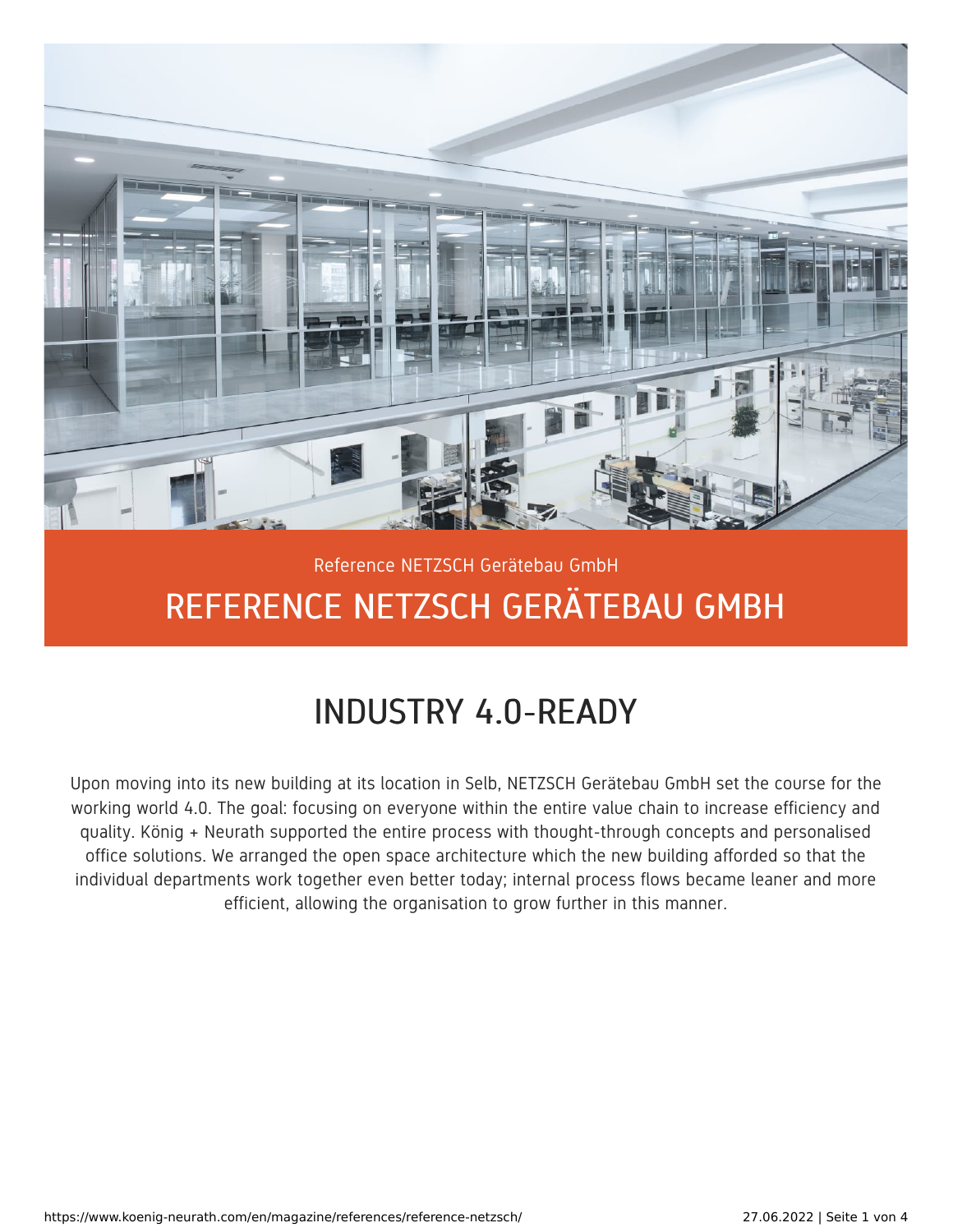

## Industry 4.0-ready

As a medium-sized enterprise, the NETZSCH Group is one of the Hidden Champions in Germany, whose divisions – without the broad public being too aware of this – have grown to become international market leaders in clearly-defined market segments. Founded in 1873, the Group's business segments today include Analysing & Testing, Grinding & Dispersing as well as Pumps & Systems. It has a global workforce of over 3,400 people who operate from 210 sales and production centres in 35 countries around the world.

For us, digitalisation is not equivalent to automation. Instead, it raises employees to the next level and makes them the focus within the entire value chain. 99 "

Dr. Thomas Denner - NETZSCH division manger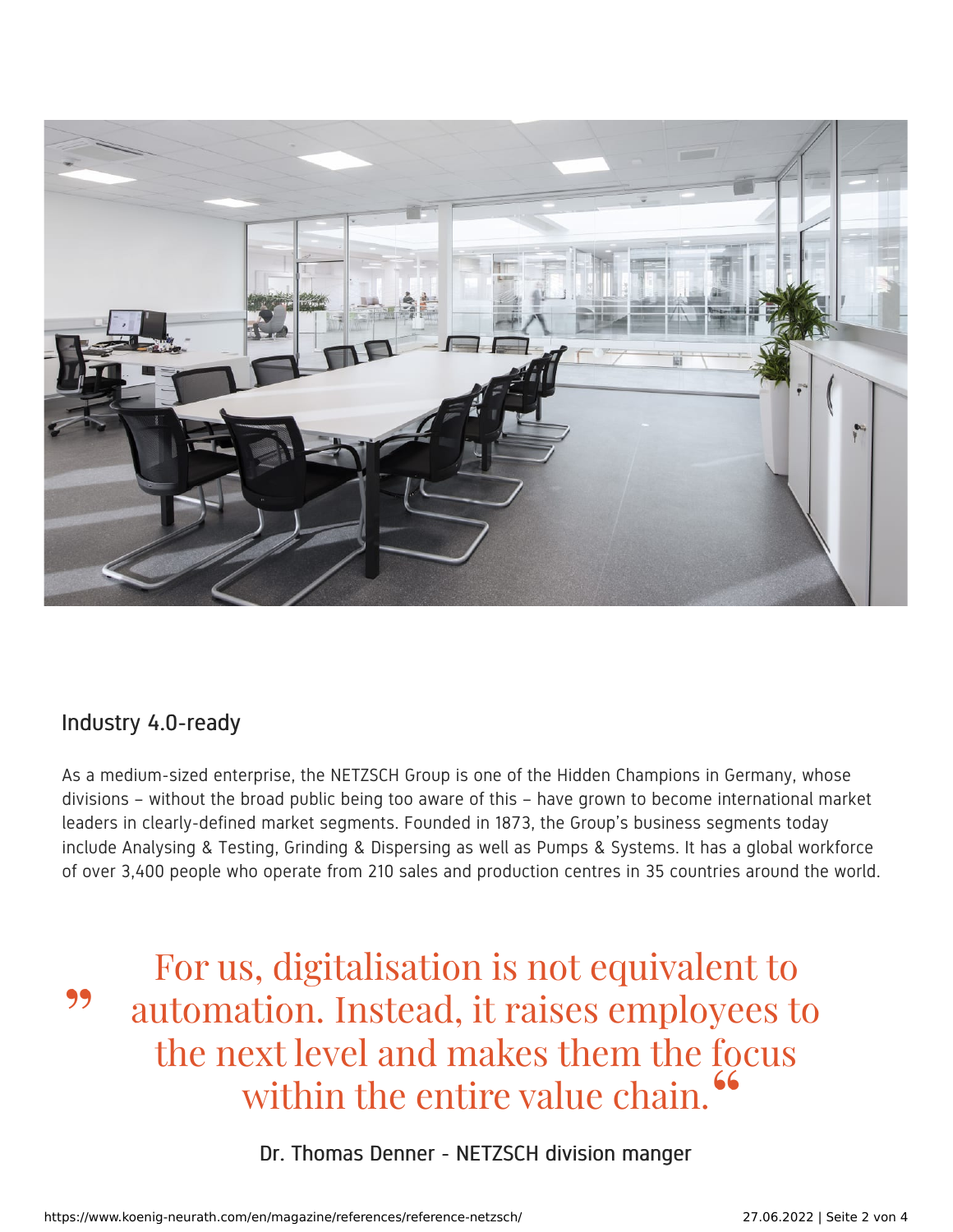NETZSCH Gerätebau GmbH is part of the Analysing & Testing division. For over 50 years, is has been focusing on methods and product developments for thermal analyses, and to determine thermophysical properties. In 2015, NETZSCH Gerätebau GmbH invested around € 10 million into a 6,500 m2-large new building located in Selb, Bavaria, to build a process-optimised working place. A production and development unit was to be created here which would be able to implement customers' wishes for quality custom-built products even faster and more efficiently than before. Additionally, the new working place was to provide an answer to the requirements placed on the Industry 4.0, which advances the digital transformation of enterprises.

In collaboration with  $R^2$  Bürodesign GmbH, König + Neurath implemented these requirements into office worlds 4.0 and innovative business transactions: We intelligently combined the spaces dedicated to the individual production steps on the lower floor. Instead of fixed workstations, needs-based assembly points were created. Our planning no longer envisioned isolated departments.

The new, open infrastructure relies throughout on transparency, communication and the cooperation between departments for a faster exchange and shorter distances. This is also taken up by the offices' glass walls which offer a direct view of the production. **"** "

## Josef Reil of R² Bürodesign GmbH

We placed the offices dedicated to research, development, procurement and material planning around the atrium on the top floor. All 60 work stations were created to embrace an ergonomic design, some with the height-adjustable desk system from the TALO.S line, and office chairs from the JET family of furniture. Cabinets from the ACTA.CLASSIC range are used for storage. The three conference rooms that can be merged into one large room when required, were furnished with swivel chairs from the OKAY.II line, and the practical BASIC.4 table system.

On the top floor is where we staged the building's open architecture: Around 400 linear metres from the HORIZONTE H68 transparent wall system with double-glazing and electronically-controlled blinds, plus HORIZONTE H40 create a lightweight, elegant look and a direct view of the production. With the new social area of a homey design, we gave the company a novel, pulsating communication hotspot – a popular starting point and centre of the company for around 250 employees in production and administration. Here, employees can enjoy their breaks, for example while relaxing in a NET.WORK.PALCE lounge-chair.